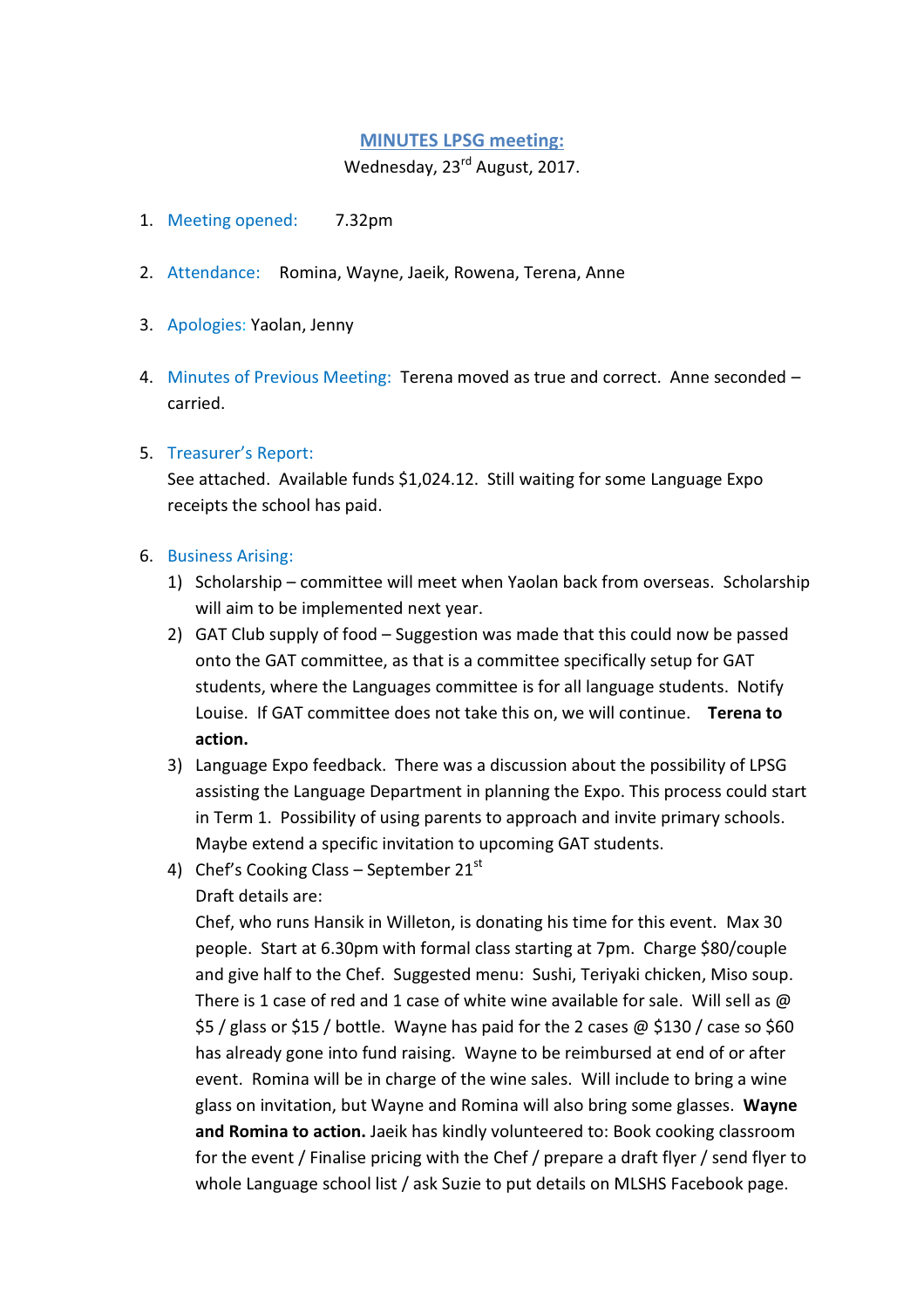**Jaeik to action.** After the event put some blurb about it in the School Newsletter. **Terena to action.** 

## 7. New Business:

- 1) Wayne has confirmed next year's meeting dates with John Pryor.
- 2) Discussion about the fact that we were advised not to present at the GAT Orientation day as the GAT Committee will be doing a presentation. Historically the GAT Orientation is a source of parent email contacts for our committee. Grace has apologised for the situation and explained the decision. It was suggested by the Language Dept to ask to speak at the whole year 6 Orientation Day, held 7<sup>th</sup> December. Wayne volunteered. **Terena to Action.**
- 3) There was a general discussion regarding the GAT committee in context of the Education Department ruling out GAT going outside Languages at MLSHS. LPSG wants to ensure both groups can work together effectively. Possibly have a GAT representative within the LPSG committee.
- 4) There was a discussion that LPSG small resources are stretched. Jaeik will send a flyer to all Language parents in Week 1, Term 1, letting them know about our group. Terena will assist with this.
- 8. Teaching Report: Nothing further to earlier discussions.
- 9. Next Meeting: Wednesday, 18<sup>th</sup> October (week 2 Term 4)
- 10. Meeting Closed: 8:50pm